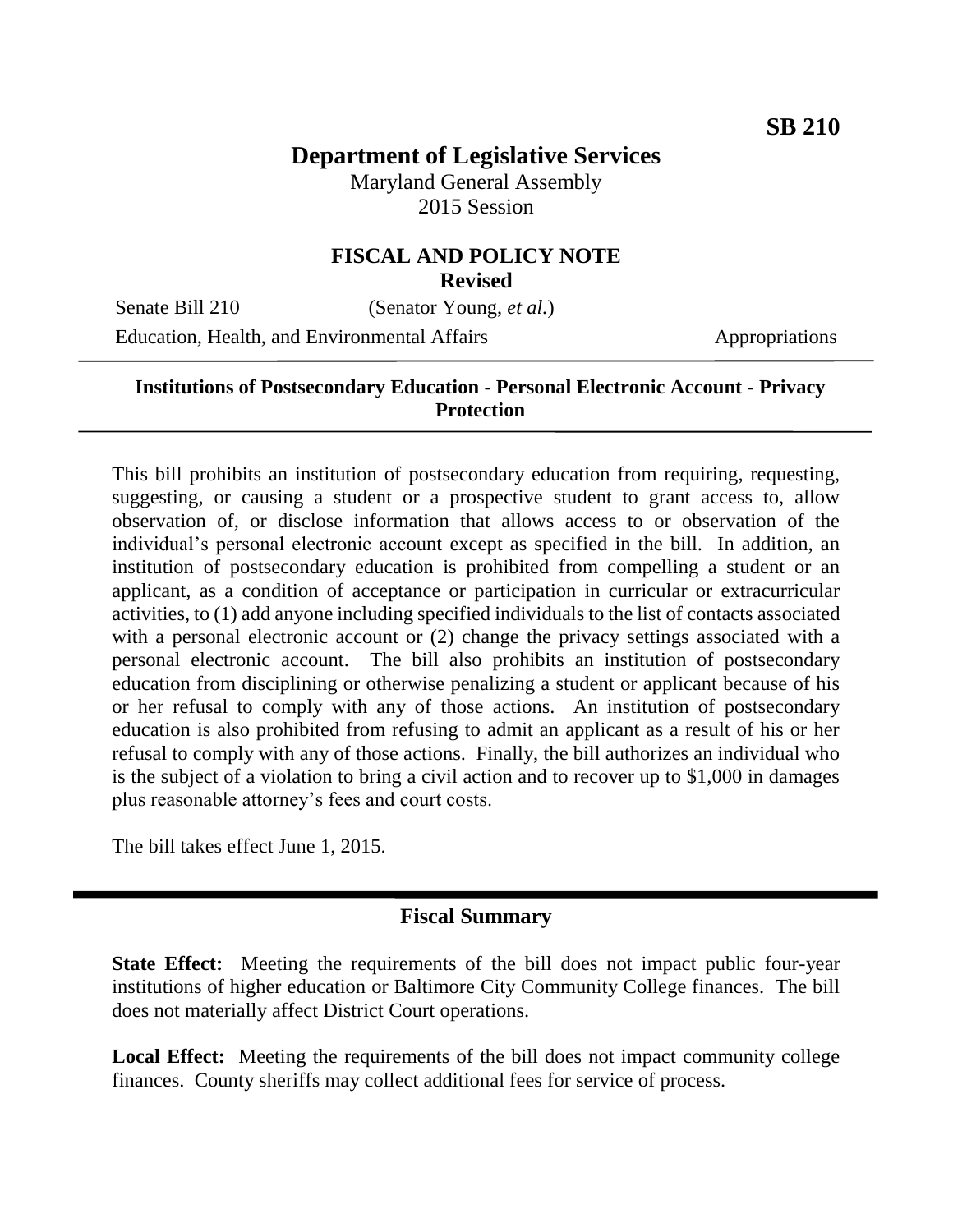**Small Business Effect:** None. Private career schools and other small private institutions of higher education can meet the bill's requirements with no material fiscal impact.

#### **Analysis**

**Bill Summary:** "Institution of postsecondary education" is defined as a school or other institution that offers an educational program in the State for individuals who are at least 16 years old and who have graduated from or left elementary or secondary school, which includes public and private institutions of higher education and private career schools in the State. Not included in the definition is any adult education, evening high school, or high school equivalence program conducted by a public school system of the State or any apprenticeship or on-the-job training program subject to approval by the Apprenticeship and Training Council.

"Personal electronic account" means an account created via an electronic medium or a service that allows users to create, share, or view user-generated content, including uploading or downloading videos or still photographs, blogs, video blogs, podcasts, messages, electronic mail, Internet website profiles or locations, or any other electronic information. However, it does not include an account that is opened on behalf of, or owned or provided by, an institution of postsecondary education.

An institution of postsecondary education is not prohibited from requesting or requiring a student to disclose access information to allow the institution of postsecondary education to gain access to an electronic account opened at the institution of postsecondary education's behest or provided by the institution of postsecondary education.

An institution of postsecondary education is also not prohibited or restricted from viewing, accessing, or utilizing information about a student, an applicant, or a prospective student that can be obtained without access information, is publicly accessible, or is available to the institution as the result of actions undertaken independently by the student.

The bill may not be construed to create a duty requiring an institution of postsecondary education to search or monitor the activity of a personal electronic account or make an institution of postsecondary education liable for failing to request or require a student, an applicant, or a prospective student to grant access to, allow observation of, or disclose information that allows access to or observation of the individual's personal electronic account.

The bill also does not prohibit a student, an applicant, or a prospective student from allowing an athletic coach or administrator to view his or her publicly accessible communications.

SB 210/ Page 2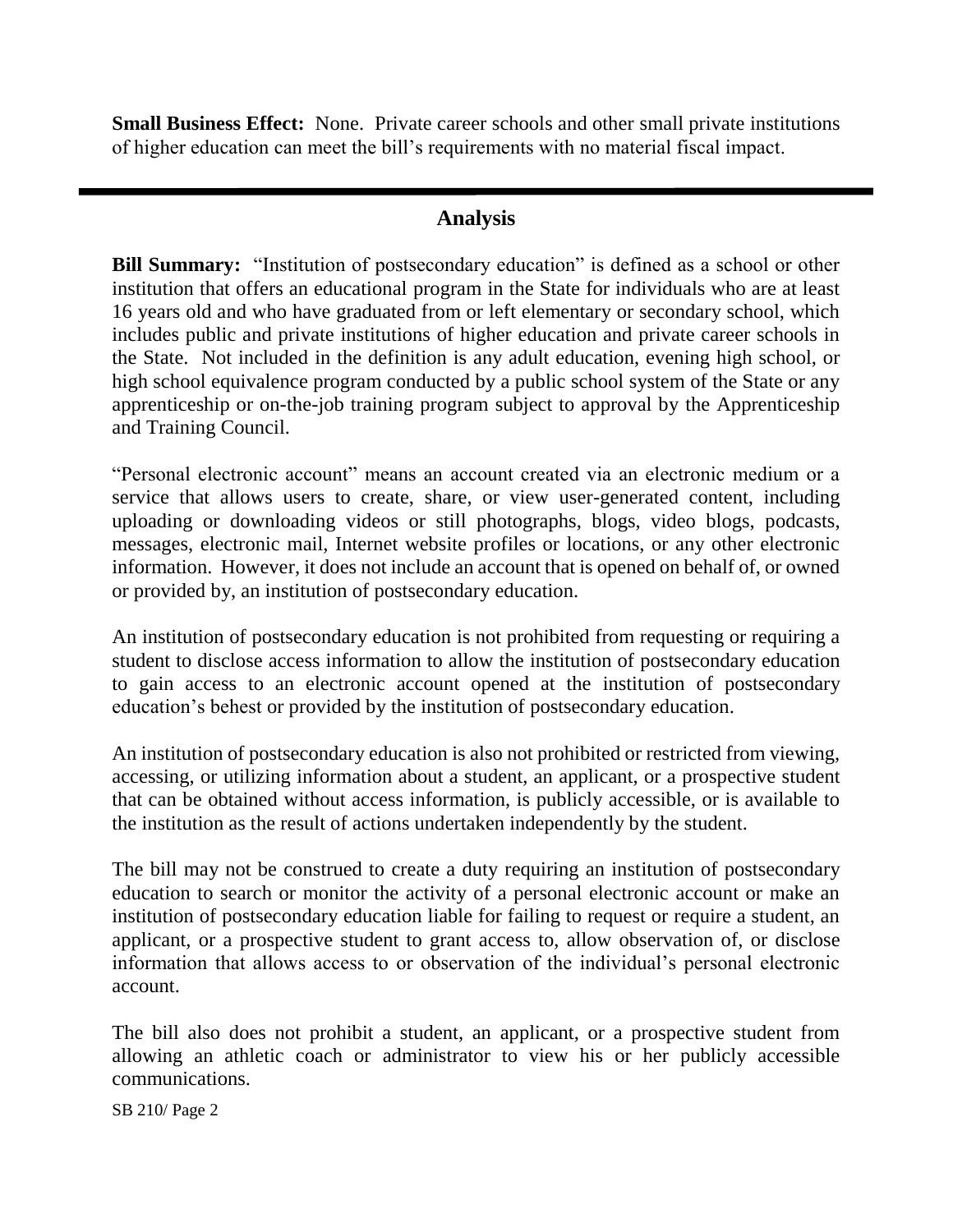Nothwithstanding any other provision of the bill, the governing board of an institution of postsecondary education may adopt a policy authorizing an employee of the institution of postsecondary education to request a student, in order to complete an academic or career-based activity, to create a generic personal electronic account.

The bill also authorizes an individual who is the subject of a violation to (1) bring a civil action to enjoin the violation or for damages; (2) add a claim for damages to an action seeking injunctive relief; and (3) recover up to \$1,000 in damages plus reasonable attorney's fees and court costs. However, an individual may not bring an action for damages or add a claim for damages to an action seeking injunctive relief until at least 60 days after making a written demand of the alleged violator. The written demand must include reasonable documentation of the violation and be served either in the manner provided for service of process in a civil action under the Maryland Rules or by certified mail to the residence or principal office or place of business of the alleged violator. An action may be brought in the District Court for the county in which the alleged violation occurred or in the county where the alleged violator resides or has a principal office or place of business. It is an affirmative defense to any claim under the bill that the institution of postsecondary education acted to comply with the requirements of a federal or State law.

**Current Law:** State law does not specifically address privacy issues related to a student's, or an applicant's, personal user name and password information.

**Background:** In 2011 the University of North Carolina (UNC) updated its Department of Athletics Policy on Student-Athlete Social Networking and Media Use. The policy requires each team to "identify at least one coach or administrator who is responsible for having access to and regularly monitoring the content of team members' social networking sites and postings." The policy was apparently in response to a National Collegiate Athletic Association (NCAA) Notice of Allegation (NOA) that alleged, among other things, that the institution failed to "monitor social networking activity that visibly illustrated potential amateurism violations within the football program, which delayed the institution's discovery and compounded the provision of impermissible benefits..." The NCAA investigation was apparently triggered by the "tweets" from a former UNC football star.

Despite the NOA, NCAA reports it does not require its members to monitor the social media activity of its members; however, it does encourage institutions to do so. A few entrepreneurs have seen this as a business opportunity, but some legal experts warn that monitoring student athletes' accounts could expose the schools to litigation.

There are now a few companies that will monitor the Twitter, Facebook, and other social media accounts of student athletes for a fee. In general, the companies monitor the social media activity by installing monitoring software on student athletes' electronic devices. More than two dozen institutions, including the University of Louisville, Louisiana State

SB 210/ Page 3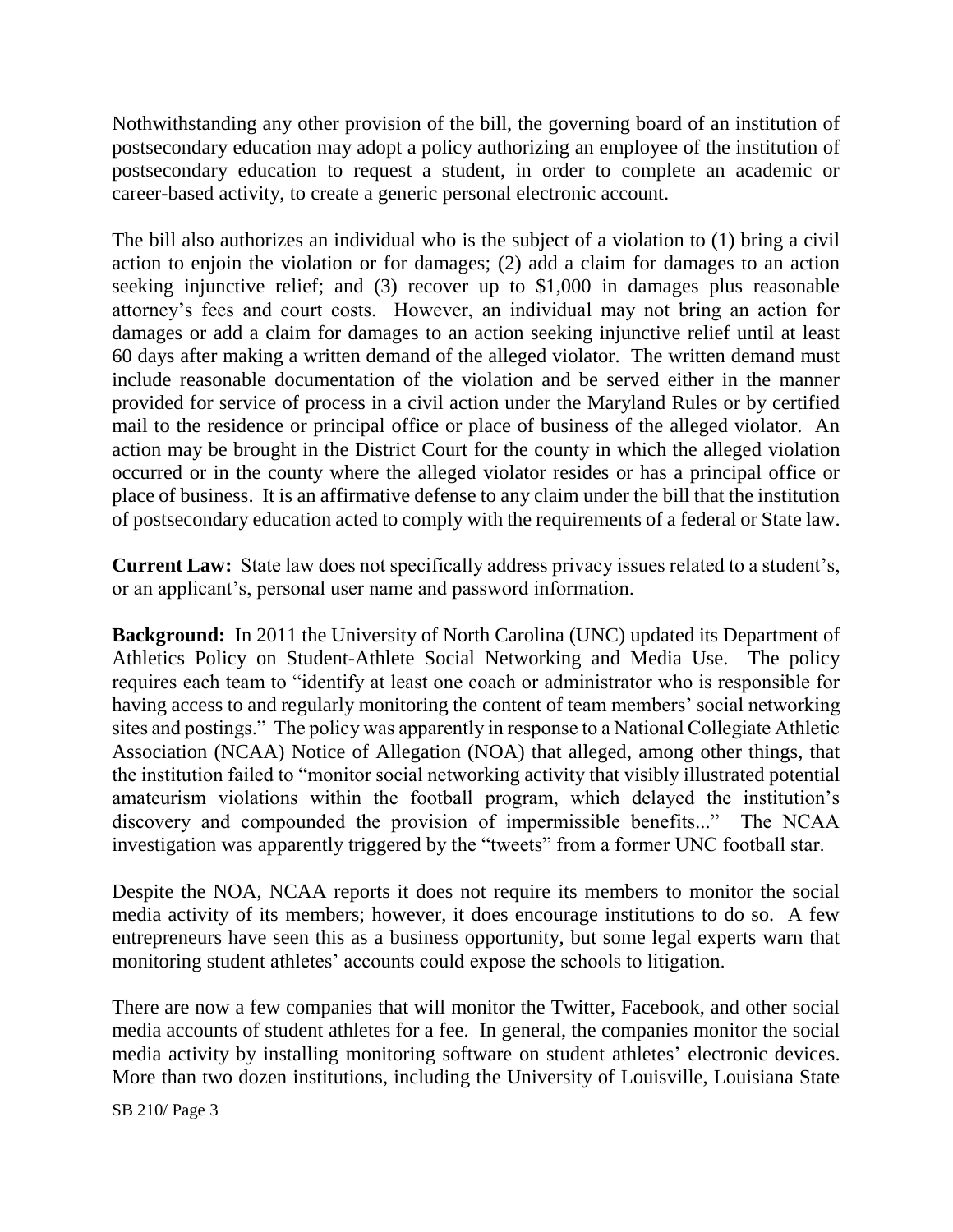University, and Texas A&M, have signed up with a social media monitoring company. According to *The Washington Post,* monitoring companies have approached several Maryland institutions, although none has signed up with a company yet.

Some legal experts say that monitoring student athletes' social media activity at public institutions could violate the Fourth Amendment of the U.S. Constitution that protects students from unreasonable searches and seizures. Other legal experts warn if a university athletic department does choose to actively monitor its students' social media accounts and fails to recognize or act on information that could have predicted or prevented property damage, personal injury, or death, then the school could be sued for negligence or dereliction of duty. On the other hand, acting too quickly on such information could result in a student filing a claim against the school for reputational damage or lost future financial benefits. Finally, an institution could be accused of discrimination or violating a student's Fourteenth Amendment right of equal protection based on how it determines which students to monitor.

In October 2011, the University of Maryland, College Park (UMCP) issued social media guidelines for its more than 700 student athletes. The guidelines remind student athletes to think before using slurs about race, religion, or sexual orientation; to follow NCAA rules; and to monitor comments for offensive language.

In 2014, a public records audit carried out by journalism students at UMCP, in partnership with the Student Press Law Center, showed that at least 59 individual university athletic departments (of 83 polled universities with NCAA Division I athletics programs) restrict student athletes' use of social media. In some cases, students could not confirm whether a school had policies because of difficulty accessing records.

### **Additional Information**

**Prior Introductions:** Similar legislation has been considered in recent years. SB 30 of 2014 was referred to the Senate Education, Health, and Environmental Affairs Committee but was withdrawn. SB 838 of 2013 passed the Senate and was referred to the House Appropriations Committee, but no further action was taken. SB 434 of 2012 passed the Senate and received a hearing in the House Appropriations Committee, but no further action was taken. Its cross file, HB 746, was referred to the House Appropriations Committee but was withdrawn.

**Cross File:** HB 934 (Delegate K. Young, *et al.*) - Appropriations.

**Information Source(s):** Baltimore City Community College, Maryland Higher Education Commission, Judiciary (Administrative Office of the Courts), Morgan State University,